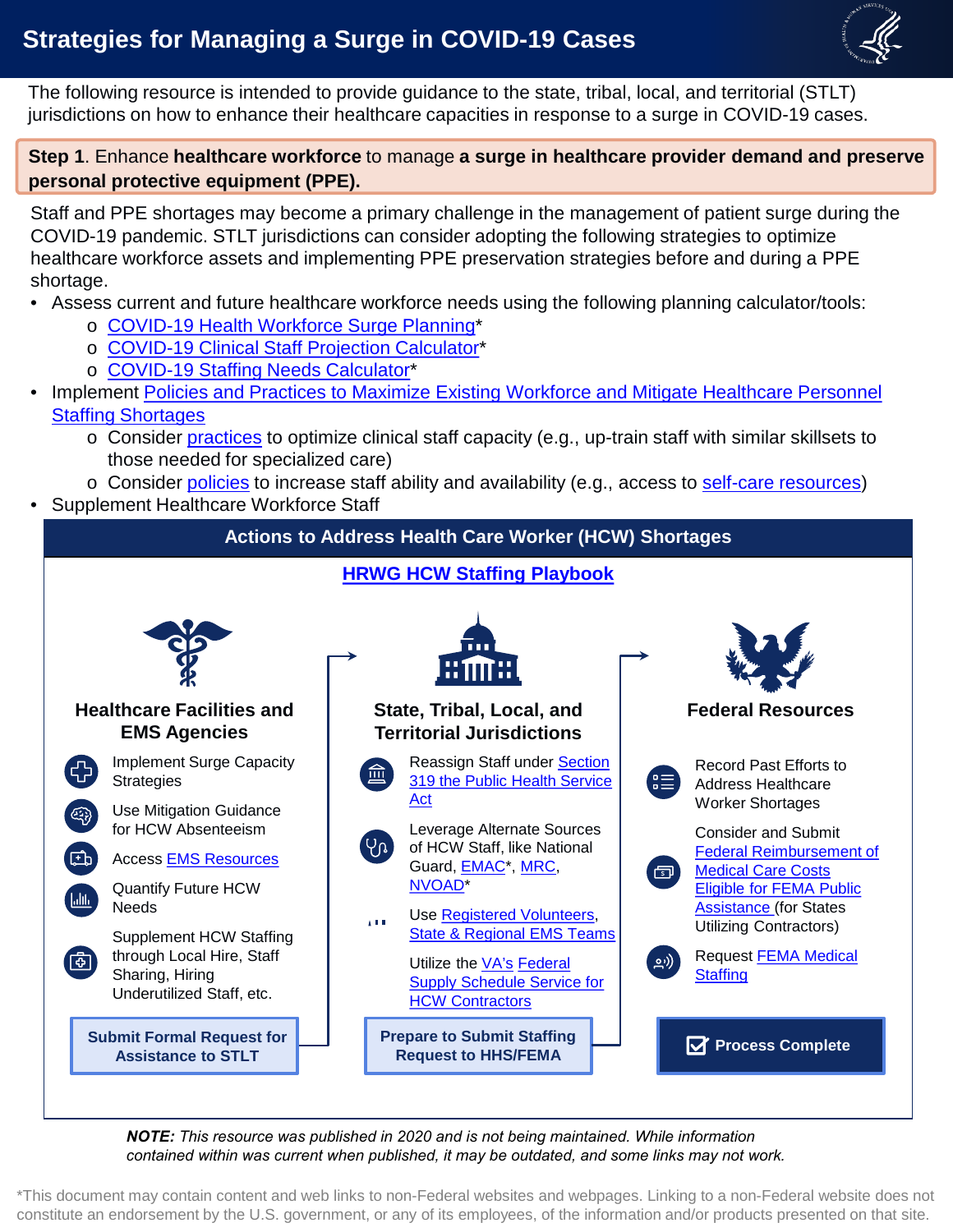## **Strategies for Managing a Surge in COVID-19 Cases**



- • Plan and implement PPE preservation strategies for conventional, contingency, and possibly crisis capacity standards.
	- o [Personal Protective Equipment Preservation Best Practices:](https://files.asprtracie.hhs.gov/documents/fema-fact-sheet-ppe-preservation-best-practices-update---14-july-2020.pdf) guidance on how to sustain PPE while ensuring the protection of workers (**Reduce – Reuse – Repurpose**)
	- o RIPE Preservation Planning Toolkit: dynamic estimator tool to evaluate the impact of PPE preservation
	- o [Elastomeric Respirators and PAPRs in a Healthcare and Emergency Medical Setting](https://files.asprtracie.hhs.gov/documents/elastomeric-half-mask-respirators-and-powered-air-purifying-respirators-in-healthcare-and-ems-settings-fact-sheet.pdf)
	- o [Respirators: Authorized Use & Avoiding Fraudulent Products](https://files.asprtracie.hhs.gov/documents/fact-sheet-fraudulent-respirators-8-july-2020.pdf)

 **Personal Protective Equipment (PPE) Preservation Strategies and Resource Request Process Guide**  - Action Plan for Current or Anticipated COVID 19 PPE Shortages

 For healthcare facilities (HCFs) and first-responder organizations (FROs), PPE is critical to prevent COVID-19 spread while providers perform life-saving activities. This is a concise guide for organizations to plan and to implement PPE preservation strategies, including information on ways to obtain new PPE supplies, either from commercial vendors or through state, local, tribal, and territorial (SLTT) jurisdictions or through federal channels. Facilities should work through each step until a step leads to a resolution.

| Implement contingency strategies when PPE<br>Determine PPE requirements.<br>u<br>❏<br>FEMA Regional Office in coordination with<br>❏<br>shortages are expected while a greater than<br><b>CDC PPE Burn Rate Calculator</b><br>٠<br>three- day supply is on-hand and PPE delivery<br>HHS/ASPR Regional Office reviews the SLTT<br><b>EMS PPE Supply Estimator</b><br>delays are anticipated. HRWG Contingency and<br>Resource Request to clarify the requirement<br><b>Healthcare Resilience Working Group (HRWG)</b><br>and to approve the request.<br><b>Crisis Strategies to Alleviate PPE Shortages</b><br><b>PPE Preservation Planning Toolkit</b><br>o.<br>FEMA, in coordination with HHS, processes<br>Step 2b: Request Additional Supplies from External<br>Approved Resource Requests.<br>Receive PPE supplies from commercial<br><b>Organizations</b><br>vendors as scheduled, when commercial<br>FEMA/HHS delivers PPE to SLTT jurisdictions<br>vendors are not reporting any current or<br>When experiencing PPE critical shortages,<br>u<br>for delivery to HCFs or FROs in need.<br>• actively get new commercial suppliers;<br>anticipated delays.<br>• seek donations from volunteer organizations<br><b>Step 5: Implement Crisis Capacity Strategies</b><br>Plan for potential PPE shortages, with<br>or from the community;<br>(only after completing Steps 1 4)<br>awareness of<br>• solicit help externally from surrounding<br>• national/regional-level delays;<br>communities;<br>Implement crisis strategies when PPE<br>❏<br>• Contingency Capacity Strategies;<br>• implement mutual aid agreements with<br>shortages become critical (3 days or less<br>and with implementation of PPE- preserving<br>surrounding HCFs and FROs.<br>supply on-hand) and PPE delivery delays are<br><b>Conventional Capacity Strategies.</b><br>anticipated.<br>Get Us PPE*<br><b>CDC Strategies for Optimizing Supply of PPE</b><br><b>CDC Strategies for Optimizing Supply of PPE</b><br>during Shortages (refer to conventional and<br>Step 3: Request Additional Supplies from SLTT<br>during Shortages (refer to crisis capacity<br>contingency capacity strategies)<br><b>Health Departments and Emergency Management</b><br>strategies)<br><b>COVID-19: PPE Preservation Best Practices</b><br>٠<br><b>HRWG Contingency and Crisis Strategies to</b><br>Submit resource requests at the local health<br><b>HRWG PPE Preservation Planning Toolkit</b><br>❏<br>$\bullet$<br><b>Alleviate PPE Shortages</b><br>department and local emergency management<br><b>Elastomeric Half-Mask Respirators and</b><br>٠<br>FDA EUA Devices for N95 Decon & Reuse<br><b>Powered Air-Purifying Respirators</b><br>agency.<br><b>Authorized Use and Avoiding Fraudulent</b><br>*This document may contain content and web links to non-Federal<br>If local jurisdiction cannot fill PPE requirement,<br>□<br><b>Products</b><br>websites and webpages. Linking to a non-Federal website does not<br>submit resource requests to state, tribal, or | Step 1: Determine and Preserve Current Supply | Step 2a: Implement Contingency Capacity Strategies | Step 4: State, Local, Tribal, or Territorial Resource<br><b>Requests to Federal Government</b> |
|----------------------------------------------------------------------------------------------------------------------------------------------------------------------------------------------------------------------------------------------------------------------------------------------------------------------------------------------------------------------------------------------------------------------------------------------------------------------------------------------------------------------------------------------------------------------------------------------------------------------------------------------------------------------------------------------------------------------------------------------------------------------------------------------------------------------------------------------------------------------------------------------------------------------------------------------------------------------------------------------------------------------------------------------------------------------------------------------------------------------------------------------------------------------------------------------------------------------------------------------------------------------------------------------------------------------------------------------------------------------------------------------------------------------------------------------------------------------------------------------------------------------------------------------------------------------------------------------------------------------------------------------------------------------------------------------------------------------------------------------------------------------------------------------------------------------------------------------------------------------------------------------------------------------------------------------------------------------------------------------------------------------------------------------------------------------------------------------------------------------------------------------------------------------------------------------------------------------------------------------------------------------------------------------------------------------------------------------------------------------------------------------------------------------------------------------------------------------------------------------------------------------------------------------------------------------------------------------------------------------------------------------------------------------------------------------------------------------------------------------------------------------------------------------------------------------------------------------------------------------------------------------------------------------------------------------------------------------------------------------------------------------------------------------------|-----------------------------------------------|----------------------------------------------------|------------------------------------------------------------------------------------------------|
|                                                                                                                                                                                                                                                                                                                                                                                                                                                                                                                                                                                                                                                                                                                                                                                                                                                                                                                                                                                                                                                                                                                                                                                                                                                                                                                                                                                                                                                                                                                                                                                                                                                                                                                                                                                                                                                                                                                                                                                                                                                                                                                                                                                                                                                                                                                                                                                                                                                                                                                                                                                                                                                                                                                                                                                                                                                                                                                                                                                                                                                    |                                               |                                                    |                                                                                                |
|                                                                                                                                                                                                                                                                                                                                                                                                                                                                                                                                                                                                                                                                                                                                                                                                                                                                                                                                                                                                                                                                                                                                                                                                                                                                                                                                                                                                                                                                                                                                                                                                                                                                                                                                                                                                                                                                                                                                                                                                                                                                                                                                                                                                                                                                                                                                                                                                                                                                                                                                                                                                                                                                                                                                                                                                                                                                                                                                                                                                                                                    |                                               |                                                    |                                                                                                |
|                                                                                                                                                                                                                                                                                                                                                                                                                                                                                                                                                                                                                                                                                                                                                                                                                                                                                                                                                                                                                                                                                                                                                                                                                                                                                                                                                                                                                                                                                                                                                                                                                                                                                                                                                                                                                                                                                                                                                                                                                                                                                                                                                                                                                                                                                                                                                                                                                                                                                                                                                                                                                                                                                                                                                                                                                                                                                                                                                                                                                                                    |                                               |                                                    |                                                                                                |
|                                                                                                                                                                                                                                                                                                                                                                                                                                                                                                                                                                                                                                                                                                                                                                                                                                                                                                                                                                                                                                                                                                                                                                                                                                                                                                                                                                                                                                                                                                                                                                                                                                                                                                                                                                                                                                                                                                                                                                                                                                                                                                                                                                                                                                                                                                                                                                                                                                                                                                                                                                                                                                                                                                                                                                                                                                                                                                                                                                                                                                                    |                                               |                                                    |                                                                                                |
|                                                                                                                                                                                                                                                                                                                                                                                                                                                                                                                                                                                                                                                                                                                                                                                                                                                                                                                                                                                                                                                                                                                                                                                                                                                                                                                                                                                                                                                                                                                                                                                                                                                                                                                                                                                                                                                                                                                                                                                                                                                                                                                                                                                                                                                                                                                                                                                                                                                                                                                                                                                                                                                                                                                                                                                                                                                                                                                                                                                                                                                    |                                               |                                                    |                                                                                                |
|                                                                                                                                                                                                                                                                                                                                                                                                                                                                                                                                                                                                                                                                                                                                                                                                                                                                                                                                                                                                                                                                                                                                                                                                                                                                                                                                                                                                                                                                                                                                                                                                                                                                                                                                                                                                                                                                                                                                                                                                                                                                                                                                                                                                                                                                                                                                                                                                                                                                                                                                                                                                                                                                                                                                                                                                                                                                                                                                                                                                                                                    |                                               |                                                    |                                                                                                |
|                                                                                                                                                                                                                                                                                                                                                                                                                                                                                                                                                                                                                                                                                                                                                                                                                                                                                                                                                                                                                                                                                                                                                                                                                                                                                                                                                                                                                                                                                                                                                                                                                                                                                                                                                                                                                                                                                                                                                                                                                                                                                                                                                                                                                                                                                                                                                                                                                                                                                                                                                                                                                                                                                                                                                                                                                                                                                                                                                                                                                                                    |                                               |                                                    |                                                                                                |
|                                                                                                                                                                                                                                                                                                                                                                                                                                                                                                                                                                                                                                                                                                                                                                                                                                                                                                                                                                                                                                                                                                                                                                                                                                                                                                                                                                                                                                                                                                                                                                                                                                                                                                                                                                                                                                                                                                                                                                                                                                                                                                                                                                                                                                                                                                                                                                                                                                                                                                                                                                                                                                                                                                                                                                                                                                                                                                                                                                                                                                                    |                                               |                                                    |                                                                                                |
| territorial health department.<br>employees, of the information and/or products presented on that site.                                                                                                                                                                                                                                                                                                                                                                                                                                                                                                                                                                                                                                                                                                                                                                                                                                                                                                                                                                                                                                                                                                                                                                                                                                                                                                                                                                                                                                                                                                                                                                                                                                                                                                                                                                                                                                                                                                                                                                                                                                                                                                                                                                                                                                                                                                                                                                                                                                                                                                                                                                                                                                                                                                                                                                                                                                                                                                                                            |                                               |                                                    | constitute an endorsement by the U.S. government, or any of its                                |

 - **Step 2**. Consider setting up the **[Medical Operations Coordination Cell \(MOCC\)](https://files.asprtracie.hhs.gov/documents/fema-mocc-toolkit.pdf)** at regional and state levels to ensure load-balancing across healthcare facilities when healthcare demand exceeds the surge [capacity \(e.g., consider monitoring daily inpatient/ICU bed availability and defining 'triggers' and thresho](https://files.asprtracie.hhs.gov/documents/critical-care-load-balancing-operational-template.pdf)lds).

- • Act as a **single point of contact for requests** from hospitals, hospital associations, public health departments, and healthcare coalitions
- Facilitate **patient movement**, **healthcare staffing**, and **resource and supply allocations**
- services, governmental partners such as HHS, National Guard) to provide the healthcare personnel and data needed to understand current capacity and gaps in the healthcare system and facilitate load-• Identify the **key stakeholders** (e.g., hospitals, long-term care facilities, home care, emergency medical balancing through [patient transfers.](https://www.cdc.gov/coronavirus/2019-ncov/hcp/relief-healthcare-facilities.html)
- Funding Sources for MOCC

f

- o [Office of the Assistant Secretary for Preparedness and Response Hospital Preparedness Program](https://www.hhs.gov/about/news/2020/03/24/hhs-provides-100-million-to-help-us-healthcare-systems-prepare-for-covid-19-patients.html)
- o [CDC COVID-19 Crisis Response Cooperative Agreement](https://www.cdc.gov/cpr/readiness/funding-covid.htm)
- o FEMA Public Assistance Program